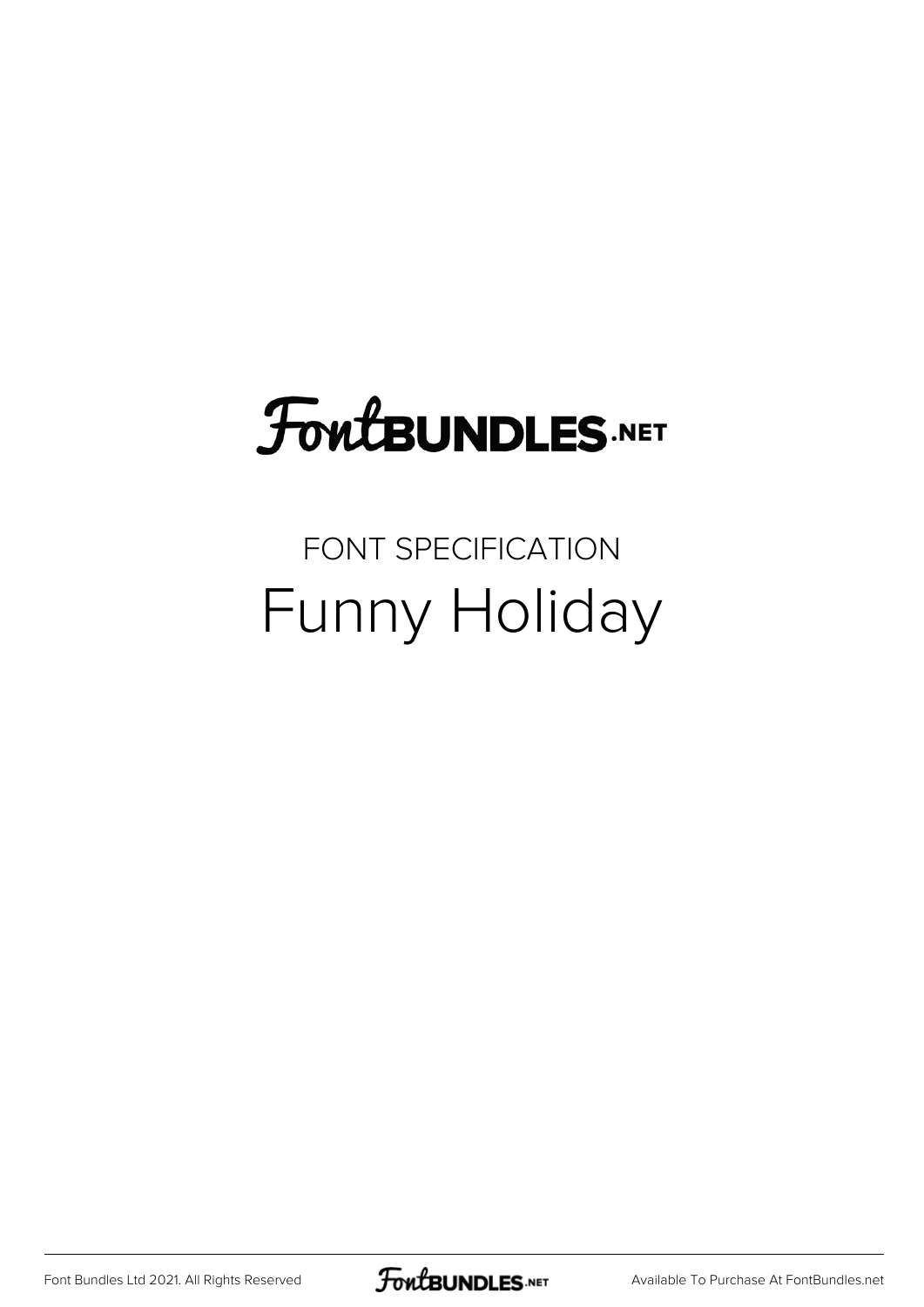#### Funny Holiday - Regular

**Uppercase Characters** 

# ABCDFF6HIJKI MNOPQRSTU VWXY7

Lowercase Characters

abcdefghijkImnopgrstuvwx YZ

**Numbers** 

## 0123456789

**Punctuation and Symbols** 

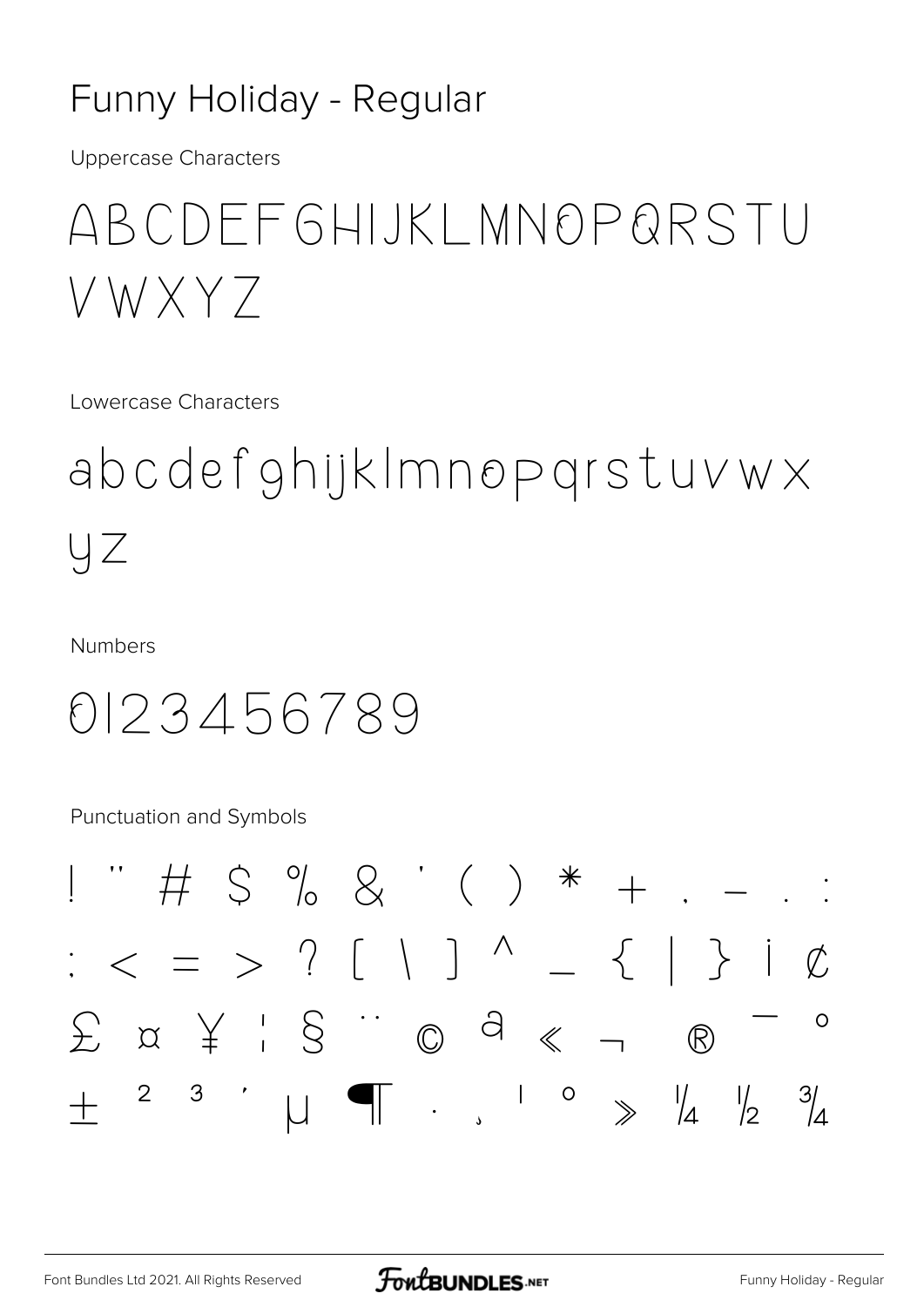All Other Glyphs